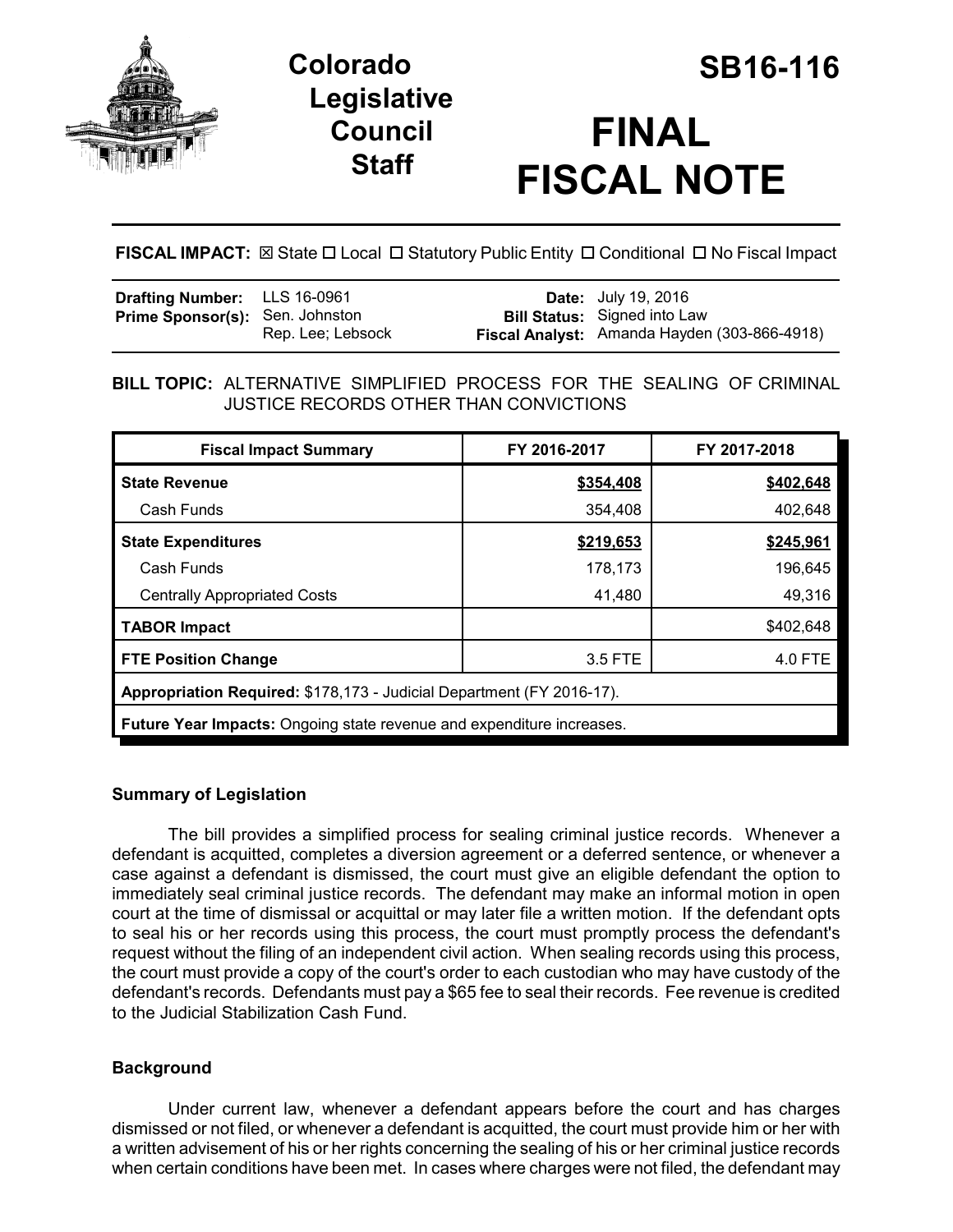only elect to have his or her records sealed if the statute of limitations for the offense has run, or if the statute of limitations has not run but the defendant is no longer being investigated for the offense. The court will not seal records for any case in which an offense is not charged or charges are dismissed due to a plea agreement in a separate case or the defendant still owes restitution, fines, fees, or costs ordered by the court.

#### **State Revenue**

This bill increases state cash fund revenue by \$354,408 in FY 2016-17 and by \$402,648 in FY 2017-18 in the Judicial Department's Stabilization Cash Fund. The bill requires defendants to pay a \$65 fee for the sealing of criminal justice records.

| Table 1. Fee Impact Under SB16-116                        |                 |                                  |                              |                           |  |
|-----------------------------------------------------------|-----------------|----------------------------------|------------------------------|---------------------------|--|
| <b>Type of Fee</b>                                        | Fee<br>Assessed | <b>Number</b><br><b>Affected</b> | <b>Number</b><br>Paying Fee* | Total<br><b>Collected</b> |  |
| Civil Filing Fee to Seal Records<br>(Current)             | \$224           | 1,859                            | $1,243**$                    | (\$278,432)               |  |
| Civil Filing Fee to Seal Records<br>(Proposed FY 2016-17) | \$65            | 14,558                           | 9,736**                      | \$632,840                 |  |
| <b>FY 2016-17 TOTAL</b>                                   |                 |                                  |                              | \$354,408                 |  |
| Civil Filing Fee to Seal Records<br>(Current)             | \$224           | 1,859                            | 1,413                        | (\$316,512)               |  |
| Civil Filing Fee to Seal Records<br>(Proposed FY 2017-18) | \$65            | 14,558                           | 11,064                       | \$719,160                 |  |
| <b>FY 2017-18 TOTAL</b>                                   |                 |                                  |                              | \$402,648                 |  |

Table 1 shows the anticipated change in fee revenue.

All figures in this column are the number affected less 24 percent to account for indigence.

\*\* This number has been prorated in the first year to 88 percent to account for the bill's August 10, 2016, effective date**.**

*Assumptions.*The fiscal note makes the following assumptions**:**

- **•** Approximately half of the current 3,717 petitioners seeking to seal records (1,859 cases) will pursue the simplified process for sealing court records.
- **•** Approximately half of the 32,834 defendants potentially eligible to use the simplified process will choose to do so, resulting in 16,416 new cases to be processed. These petitioners include those against whom charges were not filed or were dismissed, or those who were acquitted of all charges.
- **•** Removing the current 3,717 petitioners from the pool of potential new cases leaves 12,699 new petitioners electing at the time of advisement to have their records sealed using the simplified process.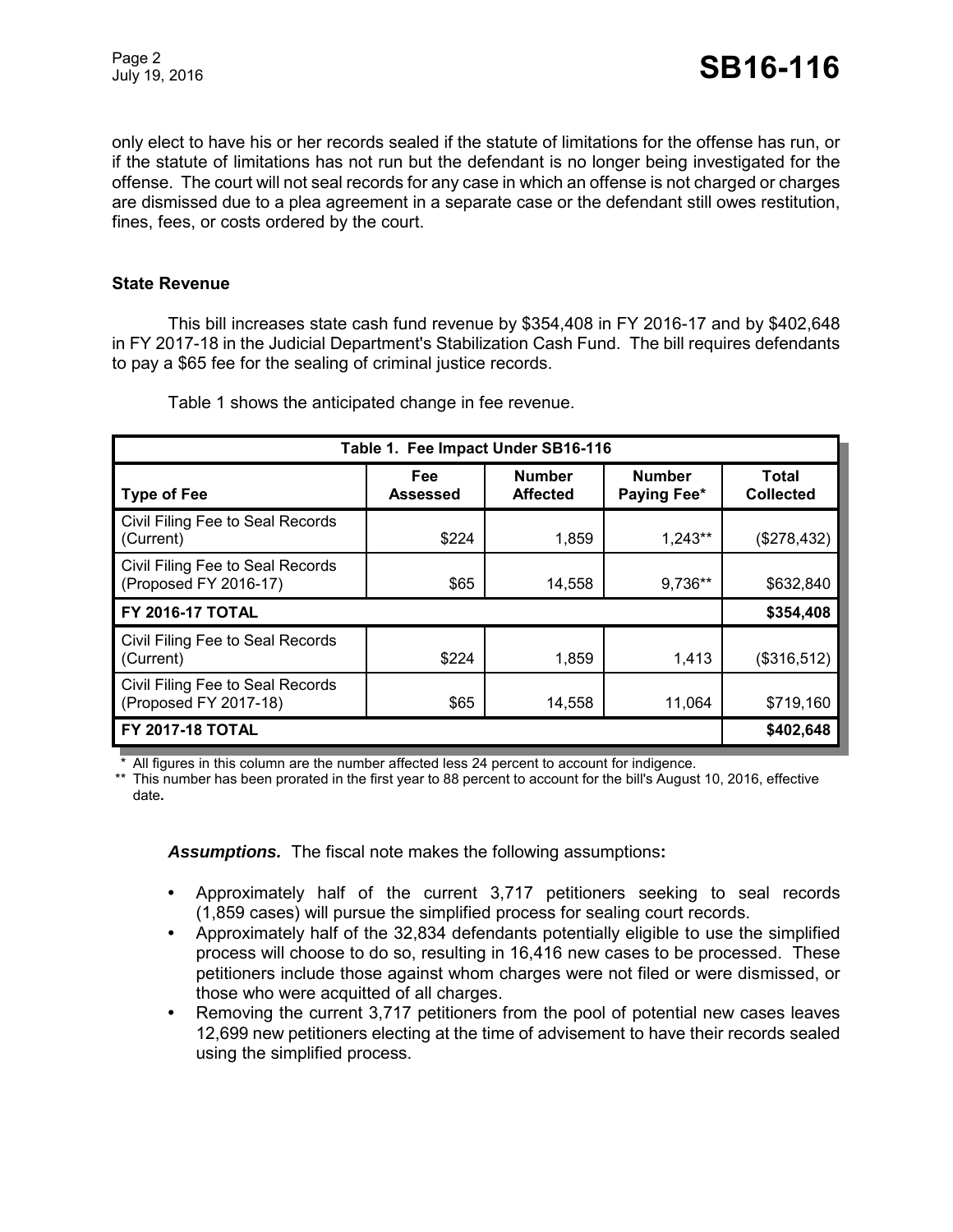## **TABOR Impact**

This bill increases state cash fund revenue collected from fees, which will increase the amount of revenue required to be refunded under TABOR. TABOR refunds are paid from the General Fund. Since the bill increases the TABOR refund obligation without a corresponding change in General Fund revenue, the amount of money available in the General Fund for the budget will decrease by an identical amount. No TABOR impact is expected in FY 2016-17.

#### **State Expenditures**

**This bill increases state cash fund expenditures by \$219,653 and 3.5 FTE in FY 2016-17 and by \$245,961 and 4.0 FTE in FY 2017-18 in the Judicial Department.**

| Table 2. Expenditures Under SB16-116         |            |            |  |  |  |
|----------------------------------------------|------------|------------|--|--|--|
| <b>Cost Components</b>                       | FY 2016-17 | FY 2017-18 |  |  |  |
| <b>Personal Services</b>                     | \$155,561  | \$192,845  |  |  |  |
| FTE.                                         | 3.5 FTE    | 4.0 FTE    |  |  |  |
| <b>Operating Expenses and Capital Outlay</b> | 22,612     | 3,800      |  |  |  |
| Centrally Appropriated Costs*                | 41,480     | 49,316     |  |  |  |
| <b>TOTAL</b>                                 | \$219,653  | \$245,961  |  |  |  |

*\*Centrally appropriated costs are not included in the bill's appropriation.*

*Personal services.* Trial courts require an additional 4.0 FTE (prorated to 3.5 FTE in the first year) for support staff to handle the workload associated with processing requests to seal records. The bill shifts the burden from the petitioner to the court to notify the prosecuting attorney and the arresting agency and then to provide every custodian of criminal justice records with a copy of the order requiring the records to be sealed. This process results in approximately 30 minutes of additional workload in the clerk's office for each of the 16,416 new petitions to seal records (prorated to 14,446 new petitions in the first year).

*Centrally appropriated costs.* Pursuant to a Joint Budget Committee policy, certain costs associated with this bill are addressed through the annual budget process and centrally appropriated in the Long Bill or supplemental appropriations bills, rather than in this bill. The centrally appropriated costs subject to this policy are estimated in the fiscal note for informational purposes and summarized in Table 3.

| Table 3. Centrally Appropriated Costs Under SB16-116                 |            |            |  |  |
|----------------------------------------------------------------------|------------|------------|--|--|
| <b>Cost Components</b>                                               | FY 2016-17 | FY 2017-18 |  |  |
| Employee Insurance (Health, Life, Dental, and Short-term Disability) | \$28,168   | \$32,036   |  |  |
| Supplemental Employee Retirement Payments                            | 13,312     | 17,280     |  |  |
| <b>TOTAL</b>                                                         | \$41,480   | \$49,316   |  |  |